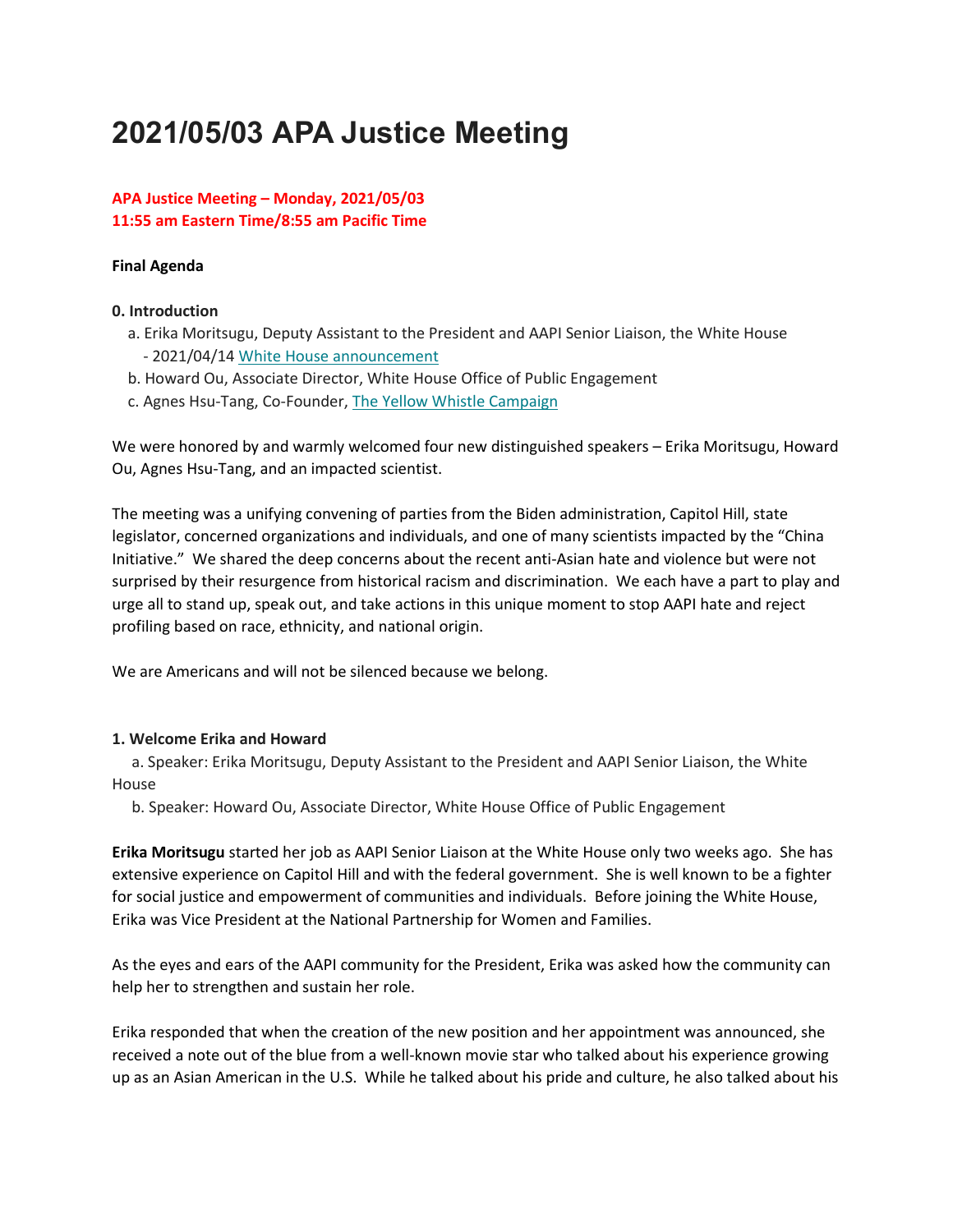fear for his biracial kids. He closed his note with the most beautiful sentiment that "you are not alone, and you will never be alone." It was his way to wish Erika luck, but it brought tears to her eyes.

Erika does not see her new job as glamorous, nor was citing the movie star's note as glamorous. She cannot do her job alone. She needs help not just for support and praise, but to lift the community in moments of crisis and moments of joy. For too long, so much of our community's struggles and triumphs have not been reported in mainstream media. Our voices were silenced in so many ways that we have suffered and ignored, explained away, or pushed out of sight.

That is the experience and perspective that Erika brings to the new role in the White House. She is here to support the administration on a wide array of AAPI issues, including advising other federal government officials, and engaging with communities and leaders on important issues like advancing safety, inclusion, justice, and fairness for Asian American, Native Hawaiian and Pacific Islander individuals. Erika brings with her the experience in the civil rights and political world, which is adjacent to an allyship with all communities of color.

Sitting as a senior staffer in the President's Chief of Staff's Office, humbling with all humility, Erika brings not only our community's perspective to the table, but also allows her the vantage point of seeing across the levers of politics, policy, and people so that the AAPI community lens is holistic. When you look at the issues that are the priorities for this administration, there are not any that does not have a significant impact on our community.

If you look at pandemic recovery to job creation, dismantling racism, and climate change, these are the things that the President and his team are focused on.

The rise of hate and violence against Asian Americans is what the administration is also focused on now, as well as the nation. We all know, but not everyone else knows, that the bigotry, oppression, and injustice surfacing now predated the pandemic.

Erika's family has been in this country for 200 years on her Chinese side and 150 years on her Japanese side. This history has never been without the ugliness of racism and sexism. Their direction towards us is finally getting national attention.

There is one additional note about the structure of the team and the way that Erika performs her work, and it is in line with the movie star's reminder that they do not do this work alone. There is a team working for us. It has been created and will be growing organically. They will meet again and again in the White House Office of Public Engagement. That is the office tasked to be a convener of AAPI national groups. The White House Initiative on AAPI is the administration's grassroots connector to local community leaders, as well as within and across the federal government agencies. These are the three pillars working in tandem and are respectively universal, but all overlap, so that we can make sure that the diversity of the AAPI community have a strong voice within the President's agenda, which now includes as a priority to make sure that we are all seen and to make sure that we are all heard.

**Howard Ou**, Associate Director of the White House Office of Public Engagement, followed Erika.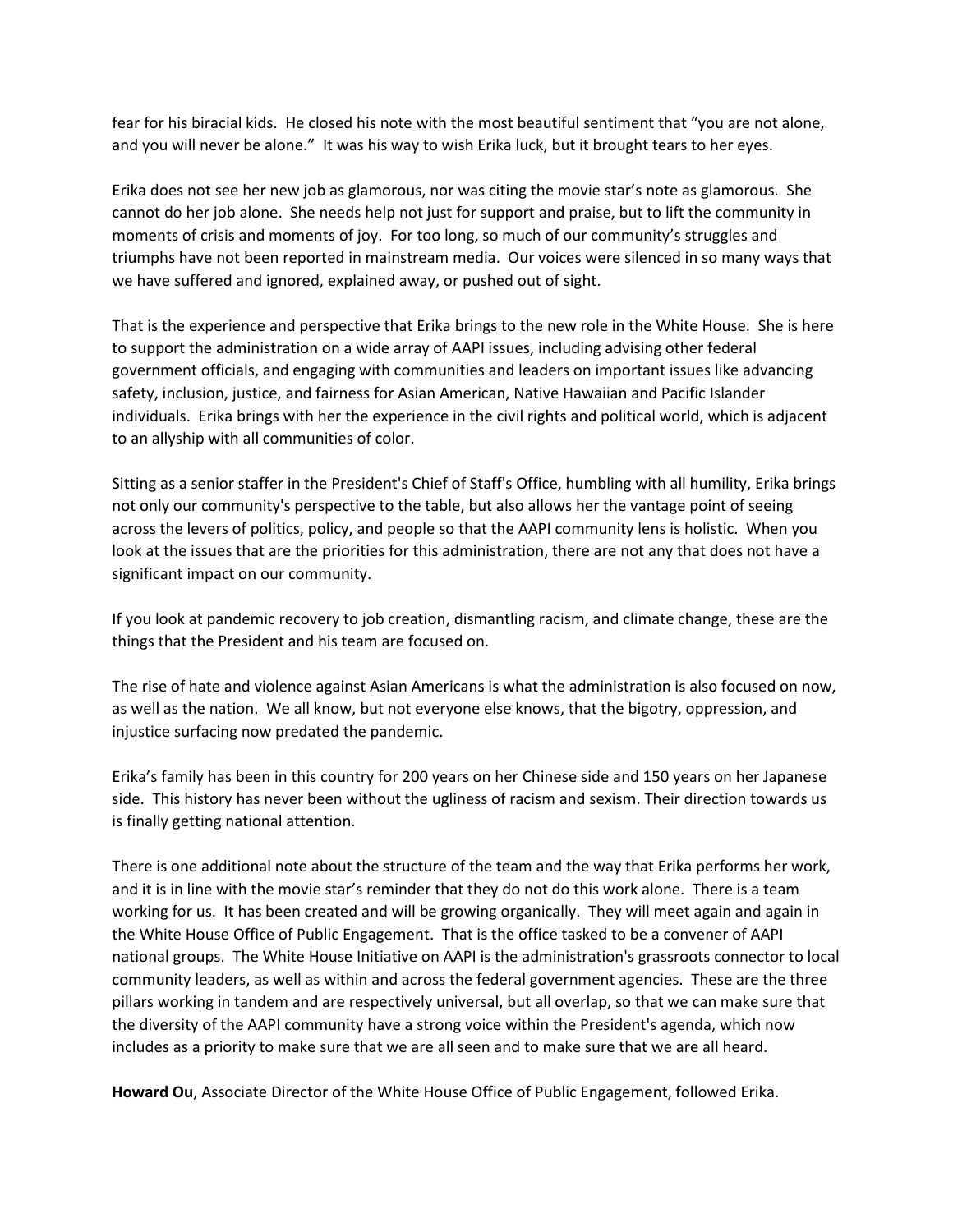Asian Americans have historically been viewed as a silent model minority. But more and more, we are standing up and speaking out, as evidenced by the response to the recent anti-Asian hate and violence, and racial profiling.

As one of the associate directors of the Office of Public Engagement in the White House, Howard is one of the pillars of the team. In terms of the role and the infrastructure, the goal for the office is to be the convener of agencies and organizations for the White House. In addition, Erika is Howard's newest AAPI principal. Howard was a Capitol Hill staffer. He worked for three members of the Congress, including the Congressional Asian Pacific American Caucus (CAPAC). CAPAC Executive Director Krystal Ka'ai is one of his former mentors, and she is honored and treated as if a member of Congress in his eyes. The goal of Howard's office is to make sure the community is aware of the President's priorities from its first day of office, and making sure the AAPI voice is heard. His priority is to make sure the anti-Asian hate stops and to make sure that the American families plan, the American jobs plan, the rescue plan - all of the messaging comes across and communicated properly. And to make sure we hold consistent convenings and messaging points. And to make sure groups such as this one, are very much engaged, and always have a seat at the table. It is the President's priority to make sure that we build a longer bench, and that includes all communities, especially with APAs.

Both Erika and Howard welcome frequent meetings with us and to hear about our priorities, stay informed, and let them know what is needed. It is their responsibility and goal to make sure our voices and assets are being properly processed as appropriate. This month is also Asian American, Native Hawaiian, Pacific Islander Heritage and History Month. They look forward to exciting activities ahead within the White House, but also across agencies and in the community. They are here in celebration, but also in recognition of the work that needs to be done.

# **2. CAPAC updates**

- a. Speaker: Krystal Ka'ai, Executive Director, CAPAC
	- Update from the Congressional Asian Pacific American Caucus (CAPAC)

**Krystal Ka'ai** expressed appreciation for such strong partners as Erika and Howard in the Biden administration. Krystal's update on CAPAC included:

- CAPAC leadership met with President Biden and Vice President Harris in the Oval Office to raise a number of priority issues for the Asian American, Native Hawaiian, and Pacific Islander community. Among that, they brought up the desire to ensure that this administration seriously looks into the issue of anti-Asian profiling, and to put a moratorium on the "China initiative," while the preference is to completely dismantle it eventually. CAPAC understands that they will need to first study the initiative that was created by the Trump administration, but that was a request that CAPAC members made directly to President Biden. <https://bit.ly/3f3MbNt>
- CAPAC will continue to follow up with the administration and have subsequent planned meetings with Ambassador Susan Rice, who is the head of the Domestic Policy Council, and have plans to meet with the Department of Justice.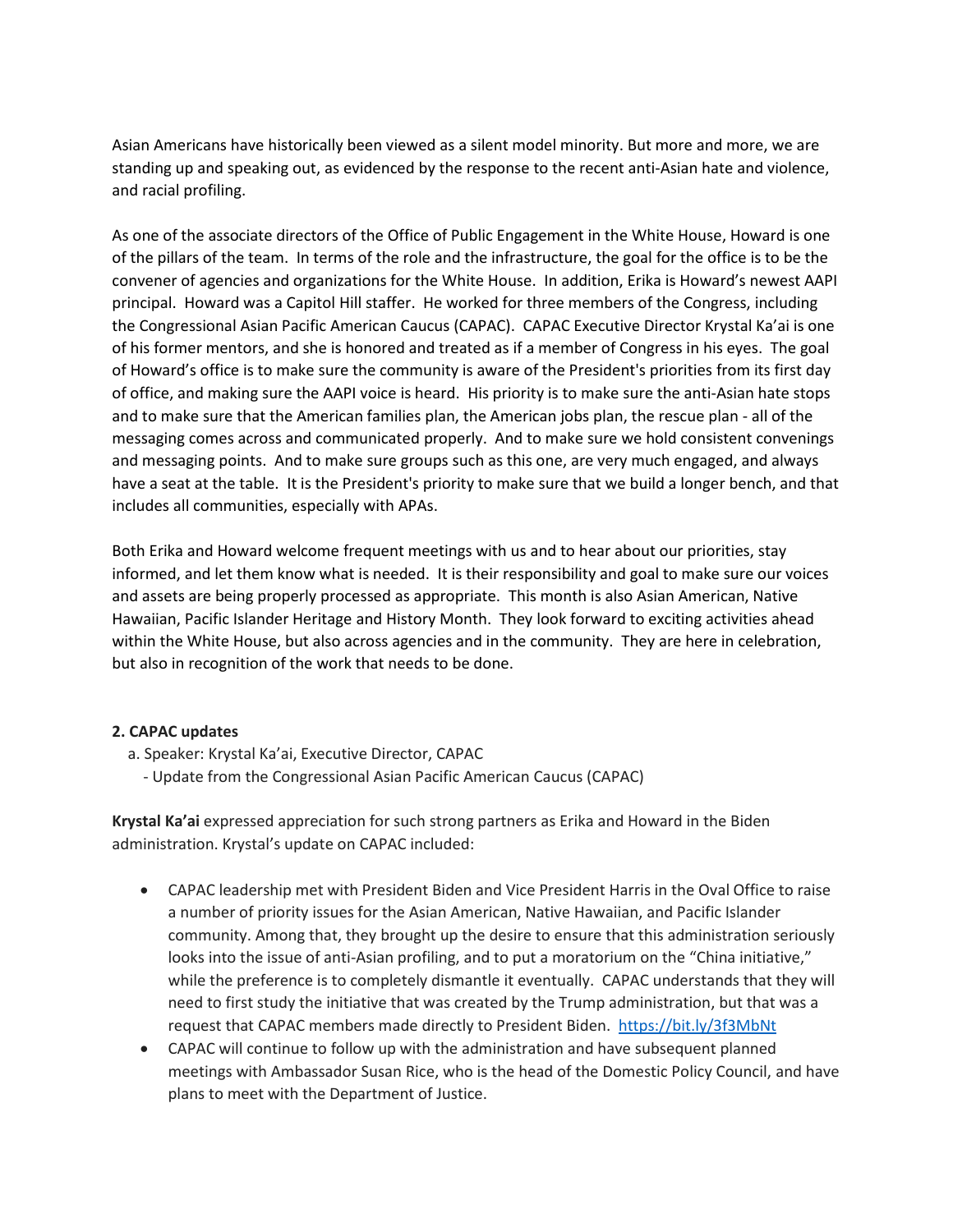- CAPAC wrote a letter to NIH [\(http://bit.ly/39TYdVo\)](http://bit.ly/39TYdVo) over a year ago, but did not get a satisfactory response. CAPAC is working with Rep. Jamie Raskin, Chair of the House Subcommittee on Civil Rights and Civil Liberties to get more details. CAPAC has already talked to NIH staff. They recommended formally re-upping the letter.
- CAPAC has also been in touch with Chair Jamie Raskin about the requested oversight hearing. The subcommittee staff is continuing to look for satisfactory witnesses who are willing to publicly testify. These congressional hearings require sign-off from both parties. If there is not a strong case, it may be used to attack Asian Americans, as they did in a House Judiciary Committee hearing in March to discuss anti-Asian racism and profiling related to the hate crimes issue. Racist and ugly anti-China rhetoric were used in that hearing that had nothing to do with China [https://bit.ly/30Twodt.](https://bit.ly/30Twodt) The requested House hearing is about the profiling of Chinese American scientists and engineers. Chair Raskin's staff is concerned about something similar happening if they do a committee hearing if they do not have robust witnesses.
- CAPAC will try to figure out every path forward to make this happen. In lieu of a Subcommittee hearing, CAPAC may hold a congressional forum, which would be similar to the setup of a congressional hearing. APA Justice helped to identify witnesses for a similar CAPAC forum last year on the issue of anti-Asian hate crimes. It is possible that CAPAC could do something similar for this particular issue. For those who have been pushing for hearing, there should be a robust discussion on our path going forward and ensure that we are working closely with Chair Raskin. <https://bit.ly/3f7QyXN>
- On the hate crimes issue, Krystal expressed appreciation for The Yellow Whistle Campaign [https://bit.ly/32gKM0d.](https://bit.ly/32gKM0d) In March, CAPAC members went to Georgia, in the aftermath of the shootings and met with the families of the victims [https://bit.ly/3vTRlT0.](https://bit.ly/3vTRlT0) They also met with local AAPI leaders. It was such a heartbreaking moment for the community, and an eye-opening moment for the rest of the country. CAPAC has been dealing with this issue for over a year since the very start of the pandemic - the uptick and anti-Asian racism, and violence (e.g., [https://bit.ly/2DfmABU\)](https://bit.ly/2DfmABU). But it was not until this year with increasing deaths and incidents that has caught the attention of the media. And then of course to see the pain and suffering that we have been going through for so long. This is a unique opportunity to be able to ensure that we are elevating the needs and priorities of our community at this very critical time.
- On April 21, 2021, the Senate passed the COVID-19 Hate Crimes Act, sponsored by Senator Mazie Hirono, on a 94-1 vote [https://bit.ly/3xYjBG4.](https://bit.ly/3xYjBG4) A companion bill was introduced by Rep. Grace Meng with Rep. Judy Chu and other CAPAC members among the 177 co-sponsors [https://bit.ly/3tDJWWI.](https://bit.ly/3tDJWWI) The bill will more broadly address hate crimes to ensure robust resources to state and local entities to investigate and prosecute hate crimes. A vote in the House is expected as early as next week. The bill is expected to pass the House and will then go to the President's desk to be signed into law this month. CAPAC will also be looking for ways to work with the Department of Justice on its implementation, as well on how we can better address not just hate crimes, but also bias incidents and other forms of bigotry and racism impacting our community. Krystal and CAPAC are very grateful to have both Erika and Howard where they are in the White House and to know that we have a strong partner in the President and the Vice President as well.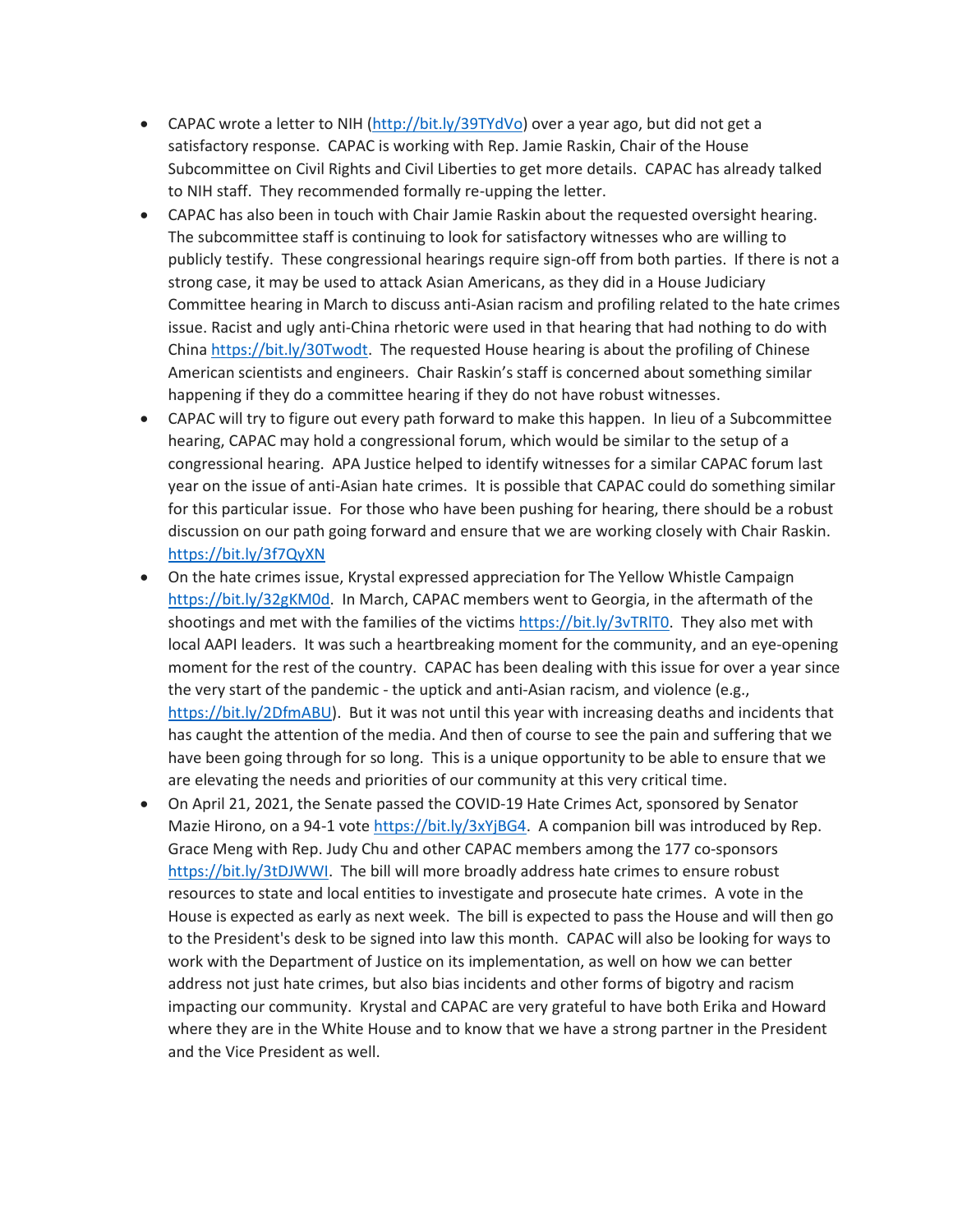#### **3. The Yellow Whistle Campaign**

a. Speaker: Dr. Agnes Hsu-Tang, Co-Founder, The Yellow Whistle Campaign

- 2021/04/28 NY1 News: [The Yellow Whistle Campaign](https://bit.ly/331SCLv)

- 2021/04/20 South China Morning Post: [Yellow whistles serve as symbol and signal to call out](https://bit.ly/3v16phm)  [violence against Asian-Americans](https://bit.ly/3v16phm)



**Dr. Agnes Hsu-Tang** is a Chinese-American archaeologist on the faculty of Columbia University and an international cultural heritage advisor; she has served on UNESCO scientific committees and advised President's Obama's Cultural Property Advisory Committee.

In representing the founding team of the Yellow Whistle Campaign, Agnes expressed her congratulatory and admiration to Erika and Howard and their leadership, lifelong dedication, and in advocating for all of us. She also thanked the three Wus – Dennis, Frank, and Jeremy, as well as APAPA National President Vincent Wang and Professor Steven Pei, for their support of the project. The initial 10,000 whistles were distributed in three days after the project was launched on April 19.

Agnes explained why and how they came up with the idea. It was midnight on March 31, 2021 that Agnes received a call from one of her friends, a Chinese American, who was in tears. She was afraid to go outside or take her child outside for a walk in Central Park.

At about the same time, Li-En Cong, another friend and co-founder, also texted and said that "we have to do something!" They decided to do something about it, including the idea of pepper spray, but it is illegal to distribute pepper spray in New York unless you are in law enforcement and there were concerns of user safety, especially for the elderly. They then thought about a personal alarm system, but batteries became a concern, and the personal alarms could be costly.

Then the archaeologist in her came into the picture. All archaeologists working in remote parts of the world carry a whistle and a compass. A traditional whistle has no language barrier. If they are separated, the archaeologists start whistleblowing to help identify/locate where they are, almost like a GPS system without the satellites. It is a simple instrument that Agnes has always had since she was an undergraduate archaeology student doing fieldwork in Central Asia. The whistle is simple, inexpensive, does not require a battery to operate, and legal.

Agnes and her team decided that putting the whistle on a lanyard could be used against the victim by an assailant. They decided to put the whistle on a wristband so that it can come off without injuring the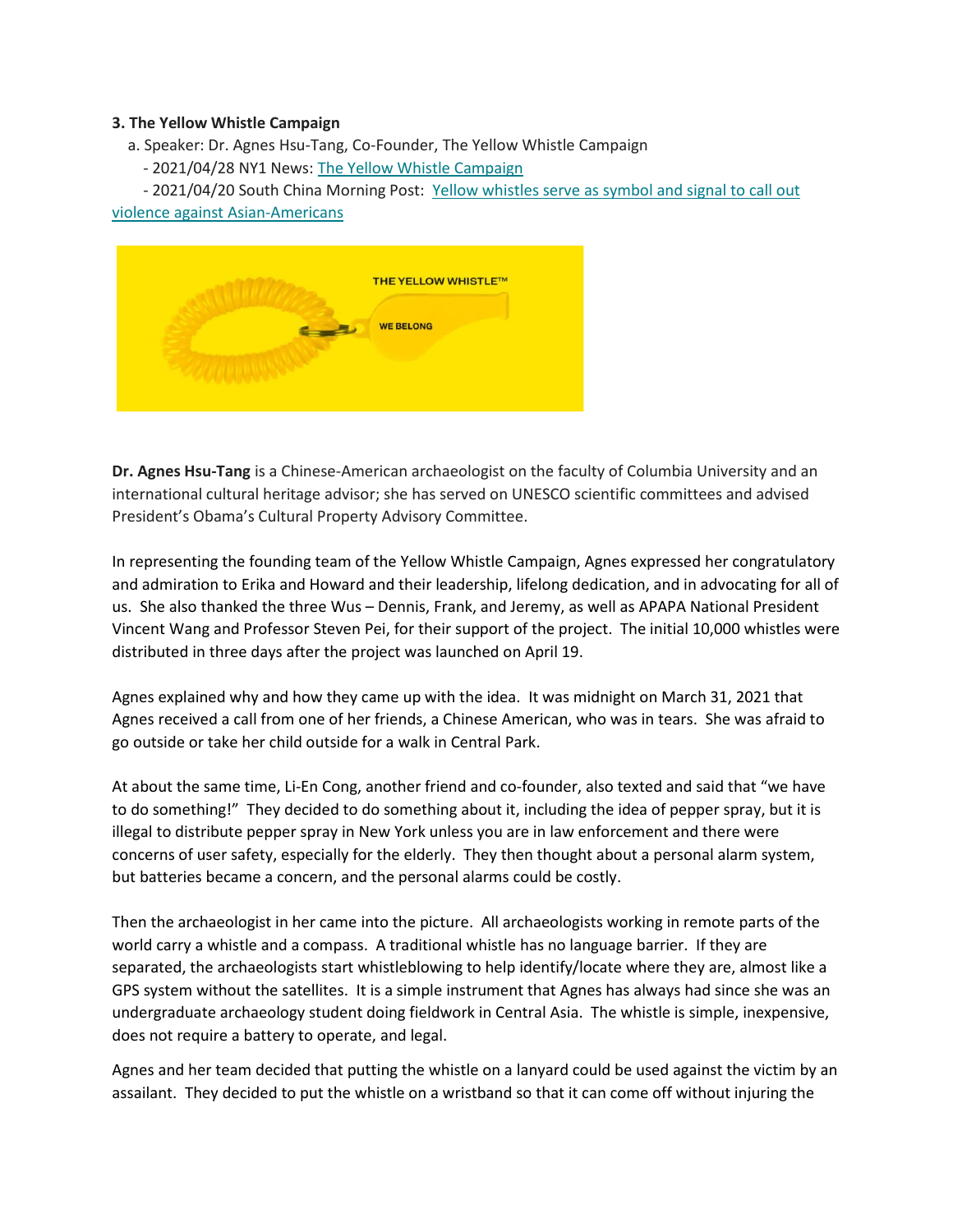victim. Her husband, Oscar Tang, came up with the yellow color as it is a color in nature of optimism, enlightenment, and encouragement of spring. It is the color of daffodils and sunflowers. But in America, the color has been weaponized historically against Asians as a mark of xenophobia, going back to the term "Yellow Peril."

They also put together a slogan "We Belong." Other than Native Americans in this country, all of us whether you are Italian, Scottish, Iranian, African, we are all immigrants, and the sense of belonging is a right that we have been fighting for. We come from Asian cultures and most of us are raised with a sense of obligation, not the sense of right. And it is time that we demand our right to belong in this country that is our own. So they decided to come up with this campaign

Agnes and The Yellow Whistle team (including the three Wus, Vincent, Professor Pei, and other hub directors) are literally whistleblowing on xenophobia and the history on discrimination. The website is at [www.theyellowwhistle.org.](http://www.theyellowwhistle.org/) Because of COVID-19, we want to discourage anyone from sharing whistles. It comes in, individually wrapped plastic bag, and it comes with a bilingual card in English with Chinese, Korean, Cambodian, Tagalog, Vietnamese, Nepalese, and it is expanding into other languages.

On the back of the yellow whistle card, there is a mission statement. On the front, it says when in danger, blow the whistle. When you hear whistle, call 911. The instruction is very simple.

Agnes' team is supplying 100,000 free yellow whistles at rallies through communities beginning last week. There are now over 80 national and grassroots partners throughout all of America, including Hawaii, and Alaska. The Yellow Whistle Campaign is part of a collective work to reduce violence and racism against Asian Americans.

There were two major rallies that took place on May 2, 2021. One in the east coast in Queens was led by Congresswoman Grace Meng and others. The other was in Palo Alto, California led by Councilman Greg Tanaka. The yellow whistles were handed out, and they ran out very quickly. Pictures and reports from these and other events related to the Yellow Whistle is also updated here:<https://bit.ly/2RDZMmB>

## **4. Nationwide Rally and The Yellow Whistle Campaign**

- a. Speaker: Yen Marshall, National Executive Director, APAPA
	- 2021/05/15 Nationwide "Unity Against Hate" rally: <https://www.communityagainsthate.org/> - 2021/04/19 [APAPA To Distribute Yellow Whistles At Nationwide Events](https://bit.ly/3anKysH)

APAPA is an early partner with the Yellow Whistle Campaign, and a key co-sponsor of the Palo Alto rally on May 2, 2021. Yen Marshall, National Executive Director of APAPA, is a return speaker.

**Yen Marshall** reported that one of the main events for APAPA during this Asian American Heritage Month is The National Unity Against Hate Rally that will be distributing the yellow whistles on May 15, 2021, at 11 am Pacific Time and 2 pm Eastern time, all across the US. Hate crimes against Asian Americans are on the rise almost every day now. In fact, last Thursday, one of the APAPA leaders who has been a big advocate and standing up for all the physical and verbal assaults in Oakland Chinatown, especially for the elderly, was attacked himself. It is time for the nation to come together to send a strong message to those attackers that hate crimes will not be tolerated. They must be stopped. The rallies organized by APAPA, along with a broad coalition's of over 50 organizations, including the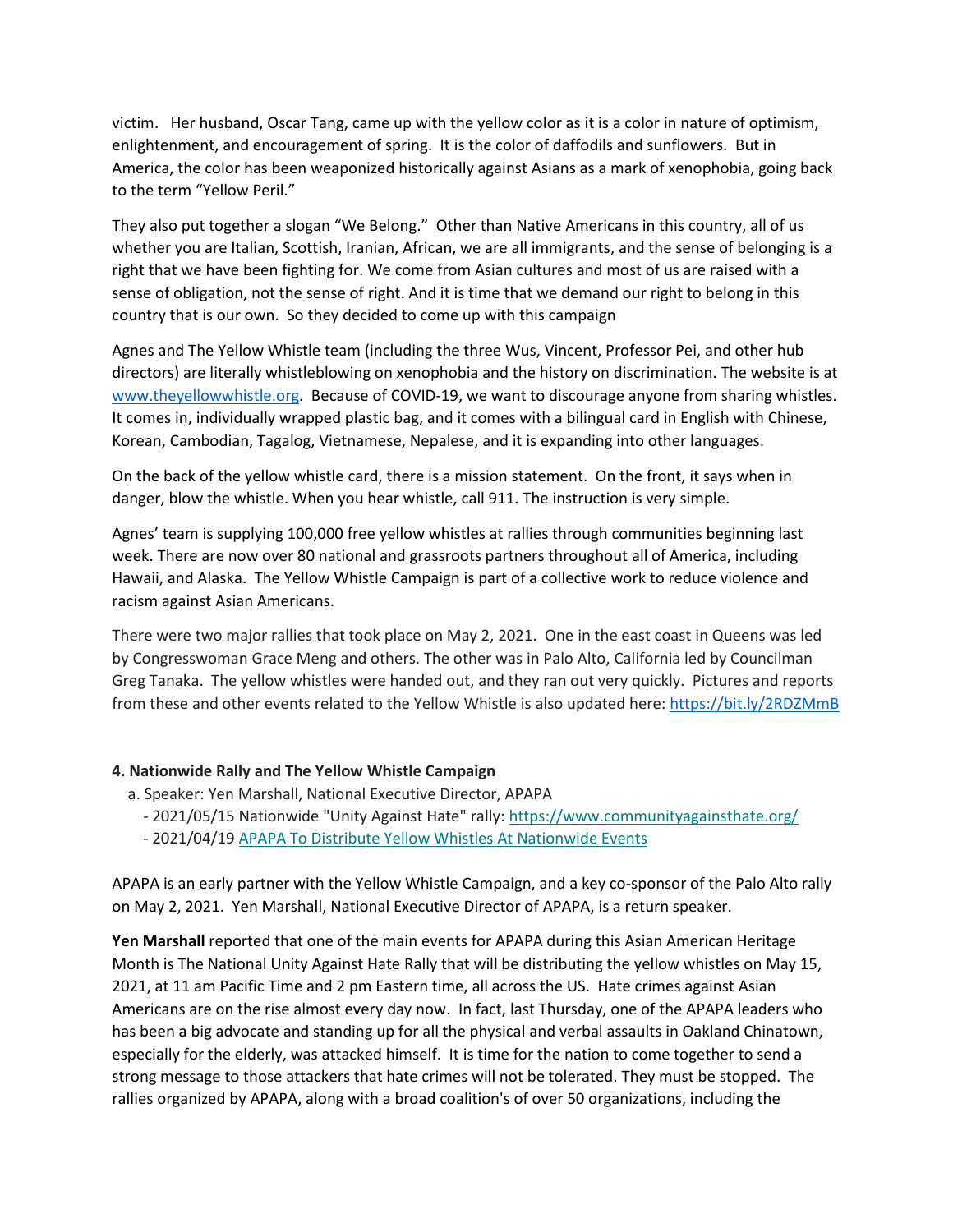California AAPI Legislative Caucus, the NAACP, the League of Women Voters, and many more. So she encourage all of us to join.

The website for the event is at [https://www.communityagainsthate.org/.](https://www.communityagainsthate.org/) Currently, there are over 16 locations identified across the US from California cities in the west coast to the New York and Washington DC in the east coast. APAPA also has Canada and Australia sign on through the AAPI international connectors. They are looking into adding UK and New Zealand as well. APAPA is sending a message that hate against one American is hate against every American.

Our communities now live in fear, as Agnes can relate to with her friend there. We are made to feel like we do not belong. We are Americans, regardless of race, ethnicity, or gender. Unity and peace will always triumph against hate. We deserve to live without the threat of verbal or physical hate. We Belong, as the yellow whistle says. APAPA leaders such as Vincent Wang and Dennis Wu have been working with the founding members of the Yellow Whistle Project since the end of March. Currently, APAPA is distributing the whistle to all of our rally locations, as well as some of the prominent Chinatowns in the country. Part of the mission is to empower AAPI through education, leadership, and civic engagement. By providing these yellow whistles to the most vulnerable population of our community, the elderly, we are encouraging them to call out for help against any act of hate. We are empowering them to not remain silent.

## **5. More Scientists Impacted by Profiling**

## **6. Anti-Racial Profiling Project - Asian Americans Advancing Justice | AAJC**

- a. Speaker: Gisela Kusakawa, NAPABA Law Foundation Community Law Fellow
- b. Speaker: Vivin Qiang, Program Coordinator

 - Legal Referral Service: Contact **202-935-6014** using the Signal app for attorney referrals. AAJC staff can assist you in Mandarin Chinese and English.

**Gisela Kusakawa** provided a briefing on AAJC's work with impacted persons at New York University in a series of advocacy efforts, including a teach-in on the racial profiling of Asian Americans and Asian immigrant scientists, researchers, and scholars for graduate workers and students at NYU.

This was a good moment to educate the student and graduate worker community about the issues, especially when there were protests of racial hatred and violence against Asian Americans and immigrants while racial profiling incidents are happening right there on the ground. The efforts will hopefully generate support for future policy advocacy efforts on the ground and organizing. If your organization or group is interested in such a teaching on this issue, or the broader issue of racial profiling, or would like to have more information, please reach out to Gisela at [gkusakawa@advancingjustice-aajc.org](mailto:gkusakawa@advancingjustice-aajc.org)

AAJC is working to provide a platform for impacted persons to speak with congressional members, including staffers for the House Subcommittee on Civil Rights and Civil Liberties. Feel free to reach out so that AAJC can have that platform for you if you want training, whether it is media training or training to speak with policymakers. As Krystal mentioned that finding a witness is a big impediment on this issue, AAJC will provide assistance, even if one is not a criminal defendant under the "China initiative."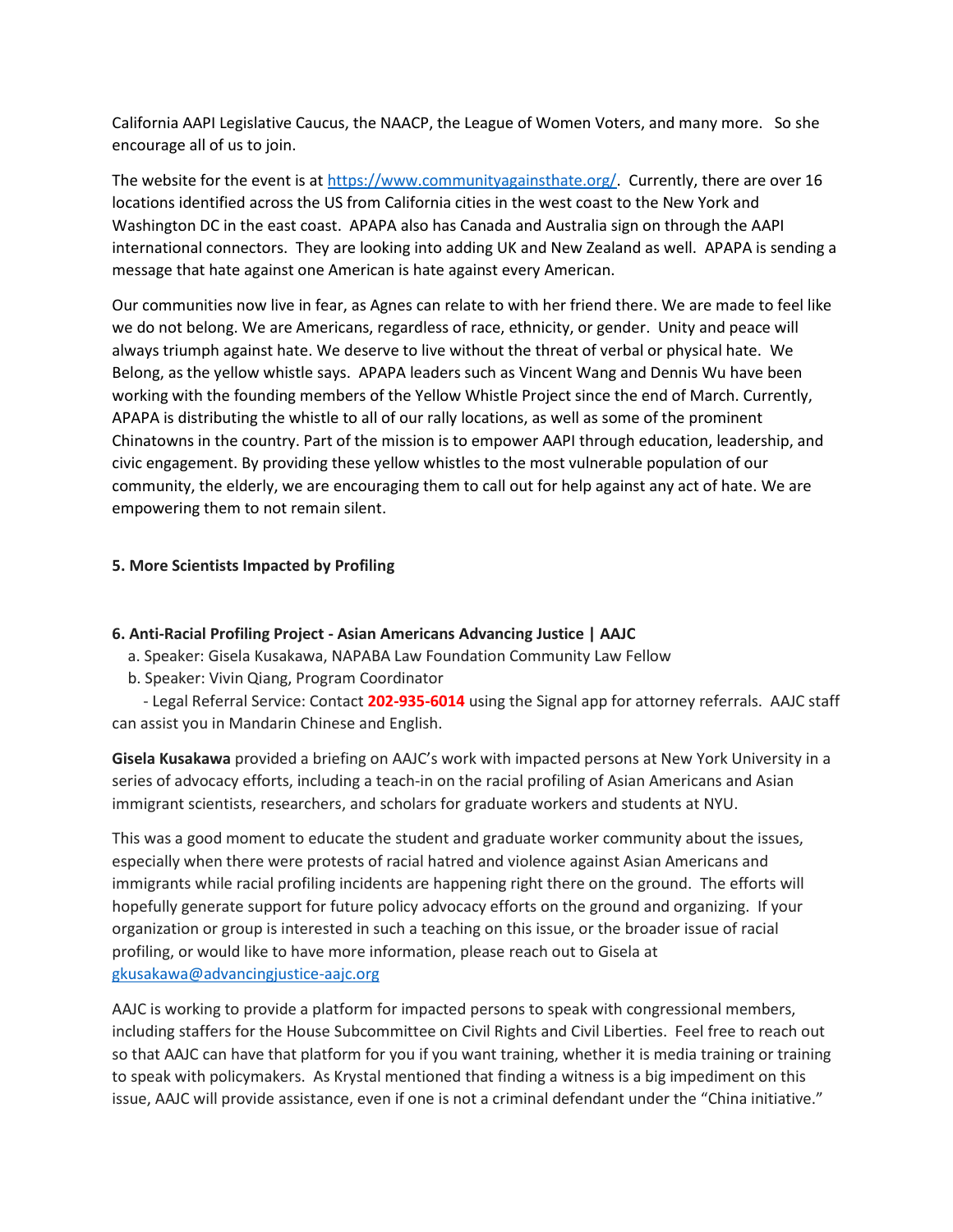If you are undergoing termination proceedings or employment backlash, AAJC will connect you with contacts on the Hill and see to it that you can speak directly with your congressional member so that your voice is heard.

Additionally, APAPA has been such a leader on this issue especially in combating hate. In particular, Vincent got the word out and brought in so many APAPA chapters across 12 different states. AAJC had a final tally of about 221 signatories from civil rights organizations and concerned community members for its comments to NIH [https://bit.ly/3bdH7oU.](https://bit.ly/3bdH7oU) It was one of the few opportunities to provide specific recommendations to a federal grant-making agency.

One of the terrific results is to bring in organizations such as ACLU that do not normally work on this kind of efforts. They work on the litigation end but not necessarily for engagement with NIH. Gisela highlighted the great solidarity work and how much of it broadens beyond the Asian American circle, as well as organizations that do not usually handle racial profiling. It is very uplifting.

Gisela reported that AAJC is working on a meeting with the White House Domestic Policy Council and will keep us updated on any developments.

AAJC is also working with Jeremy on an anti-racial profiling data project and is seeking an intern for the project. Please circulate and share this information. AAJC is NOT looking for someone with extensive policy or public interest experience, but for someone who has technical data skills. It is one of the few rare opportunities that if you have a technical background, feel invigorated, and inspired by everything that's happening right now to engage in public interest, even if this is the first time you are engaging, AAJC welcomes you to join and lend your expertise on this issue. We really need data, skills, and leadership in this work.

Additionally, Gisela confirmed an effort to packing the courtroom for an upcoming trial and will engage in more advocacy efforts in cases that AAJC wants to support, whether it is a letter or an amicus brief. At times AAJC is not able to provide an amicus brief because it is not appropriate for a particular stage or phase of a litigation. In those instances, AAJC may be able to provide a letter instead. If you are seeking an amicus brief, two to three months may be needed in advance. That is why it is also very important for you to start talking with your attorney. If you are interested in being more public and having more advocacy effort, whether it is on the litigation side or more on the Hill.

Vivin Qiang reported that the legal referral service line is open. If you believe you are being targeted and profiled by the government, based on your ethnicity and race, contact AAJC at **202-935-6014**, preferably using the Signal app, and a staff member will reach out to you directly and to provide assistance in Mandarin Chinese or English.

AAJC is considering a couple webinar proposals, including one for attorneys to provide more information and resources on the "China initiative" cases and another focusing more on federal employees impacted by racial profiling. AAJC is also working with attorneys to draft a document to provide responses to commonly asked questions by impacted persons.

## **7. Debriefing on Fourth Webinar in a Series**

a. Speaker: Mike German, Fellow, Brennan Center for Justice

- APA Justice: [Webinar Series](https://bit.ly/APAJ_Webinar_Series)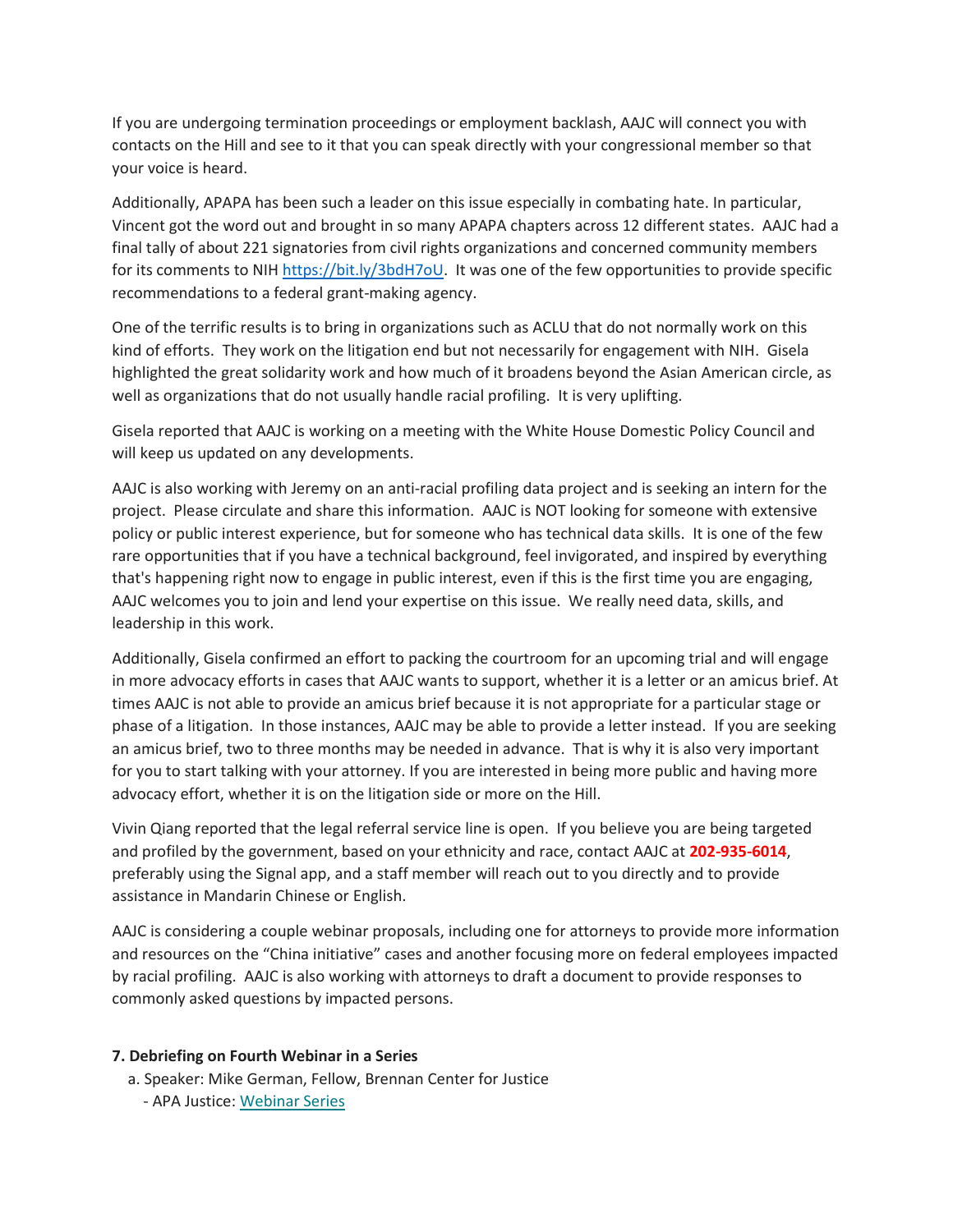- 2021/04/28 Fourth Webinar: [Legal Resources and Policy Advocacy](https://bit.ly/2RaCSDd) (video 1:05:36)

Since last September, the Brennan Center for Justice at NYU Law School has been working with Asian Americans Advancing Justice | AAJC, APA Justice, Asian Pacific Islander American Public Affairs Association (APAPA), and United Chinese Americans (UCA) to produce a series of webinars to raise awareness of a growing number of federal investigations and prosecutions targeting Chinese Americans, Chinese immigrants, and Chinese nationals in the U.S. particularly scientists and researchers under the umbrella of the "China Initiative." Professor Steven Pei has provided all the technical assistance to make them all happen.

As usual by now, Mike German once again did a great job of moderating the April 28 webinar on Legal Resources and Policy Advocacy: How to Combat Racial Profiling Under the "China Initiative." According to Mike, it was a very easy panel to moderate because the experts were excellent, including Frank Wu, President of Queens College. Maryland State Senator Susan Lee provided terrific advice about how to engage with your elected representatives. The other panelists were John Yang of AAJC and Patrick Toomey from the ACLU. This was the fourth of the series of webinars investigating the harms created by the China initiative and urging policy reform. This and previous video recordings are available on the APA justice website a[t https://bit.ly/APAJ\\_Webinar\\_Series.](https://bit.ly/APAJ_Webinar_Series)

# **8. Status of Call for Congressional Hearing**

a. Speaker: Senator Susan Lee, Maryland Senate Majority Whip - [The Human and Scientific Costs of Racial Profiling Must be Heard](https://bit.ly/3jaatHd)

Maryland State Senator Susan Lee not only gave wise and insightful advice in the Fourth Webinar, she also blew the "We Belong" yellow whistle on xenophobia and the history on historical discrimination during the event!



Senator Lee remarked that everyone in the meeting made her proud for all the advocacy work that we are doing. And for the courage and conviction and standing up and speaking out.

On February 1, 2021, Senator Lee and Terry Lierman delivered to US Representative Jamie Raskin, Chair of the House Subcommittee on Civil Rights and Civil Liberties, a letter signed by an alliance of prominent